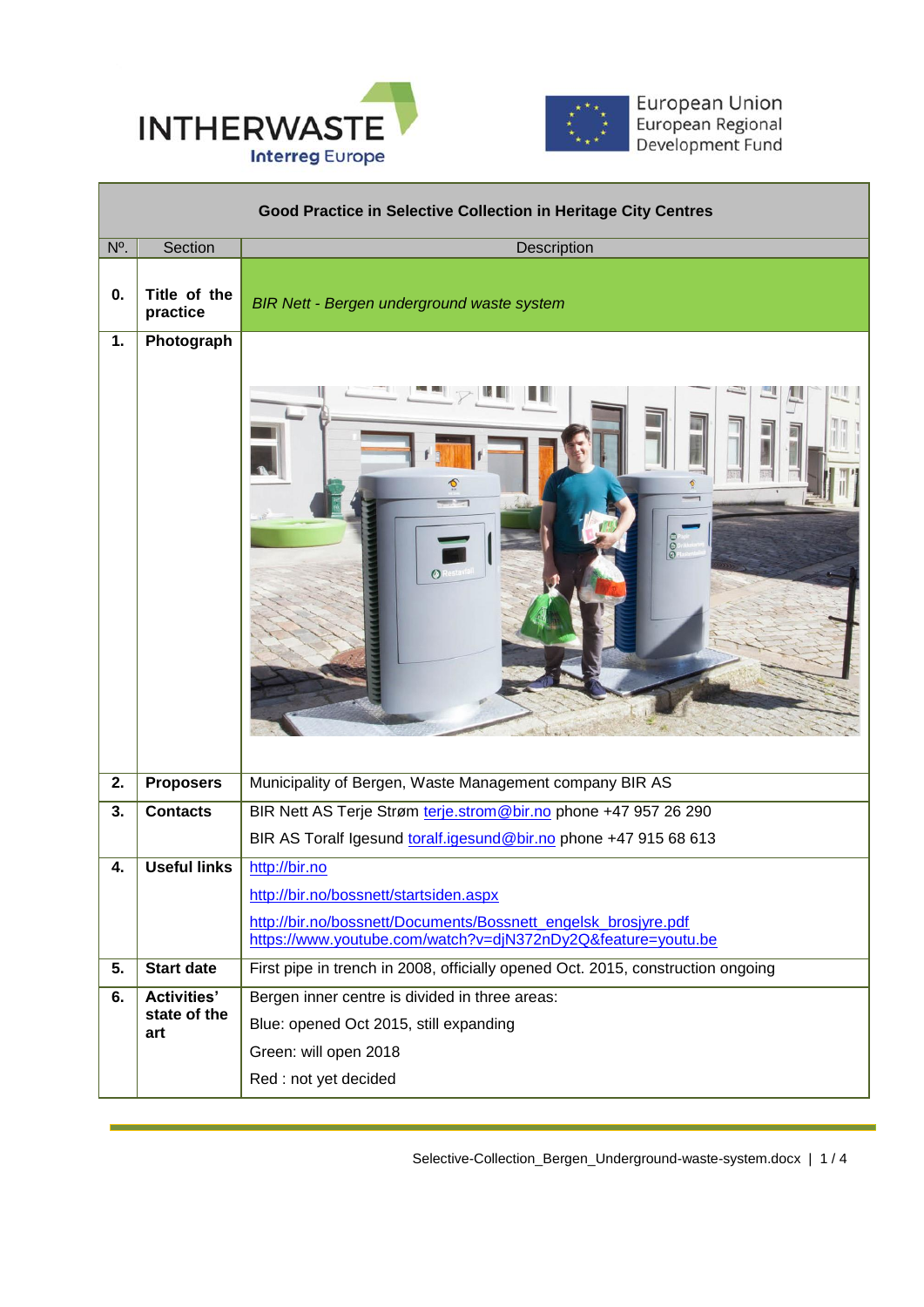



European Union<br>European Regional<br>Development Fund

| 7. | Location                                                                                                                                                                                                                                                                                                                                                                                                                                                    | Bergen, second largest city of Norway. Medieval inner city with large portion of wooden<br>houses. Fire hazard. Limited area for traffic, parking, waste bins & containers. Attractive<br>tourist locations.                                                                                                                                                                                                                                                                                                                                                                                                                                     |  |
|----|-------------------------------------------------------------------------------------------------------------------------------------------------------------------------------------------------------------------------------------------------------------------------------------------------------------------------------------------------------------------------------------------------------------------------------------------------------------|--------------------------------------------------------------------------------------------------------------------------------------------------------------------------------------------------------------------------------------------------------------------------------------------------------------------------------------------------------------------------------------------------------------------------------------------------------------------------------------------------------------------------------------------------------------------------------------------------------------------------------------------------|--|
| 8. | <b>Inhabitants</b><br>in the area                                                                                                                                                                                                                                                                                                                                                                                                                           |                                                                                                                                                                                                                                                                                                                                                                                                                                                                                                                                                                                                                                                  |  |
| 9. | <b>Description of the practice</b>                                                                                                                                                                                                                                                                                                                                                                                                                          |                                                                                                                                                                                                                                                                                                                                                                                                                                                                                                                                                                                                                                                  |  |
|    | Origin:                                                                                                                                                                                                                                                                                                                                                                                                                                                     |                                                                                                                                                                                                                                                                                                                                                                                                                                                                                                                                                                                                                                                  |  |
|    | Innovation within the waste management industry<br>The city of Bergen is one of the first in the world to build an underground pipe system to collect waste from the<br>entire city center. The city center covers several square kilometers, more than twelve thousand households and a<br>network of pipes that exceeds 7,5 kilometers after construction is completed. A project of this magnitude requires<br>innovational and experimental technology. |                                                                                                                                                                                                                                                                                                                                                                                                                                                                                                                                                                                                                                                  |  |
|    | BIR<br>Development and Timescale:                                                                                                                                                                                                                                                                                                                                                                                                                           |                                                                                                                                                                                                                                                                                                                                                                                                                                                                                                                                                                                                                                                  |  |
|    |                                                                                                                                                                                                                                                                                                                                                                                                                                                             | 2008: Bergen city council decided: all future waste collection in the medieval city centre should shift<br>from bins and containers, to underground pipes.                                                                                                                                                                                                                                                                                                                                                                                                                                                                                       |  |
|    |                                                                                                                                                                                                                                                                                                                                                                                                                                                             | 2015: official opening of BIR Nett - the underground waste collection system.                                                                                                                                                                                                                                                                                                                                                                                                                                                                                                                                                                    |  |
|    |                                                                                                                                                                                                                                                                                                                                                                                                                                                             | 2017: the network is expanding and work is ongoing for many years to come                                                                                                                                                                                                                                                                                                                                                                                                                                                                                                                                                                        |  |
|    | Actors involved:                                                                                                                                                                                                                                                                                                                                                                                                                                            |                                                                                                                                                                                                                                                                                                                                                                                                                                                                                                                                                                                                                                                  |  |
|    |                                                                                                                                                                                                                                                                                                                                                                                                                                                             | BIR Nett AS, a fully owned subsidiary of BIR AS, is implementing the project in close collaboration with<br>a consultant working for the municipality of Bergen. Municipal departments such as civil engineering<br>department, water & sewage department, the parks commission, building authorities, the public health<br>department and representatives from city hall have all been consecutively involved within this urban<br>development project. It is crucial to collaborate with the other municipal departments, such as the water<br>& sewage department and district heating department as they are also interested in renewing and |  |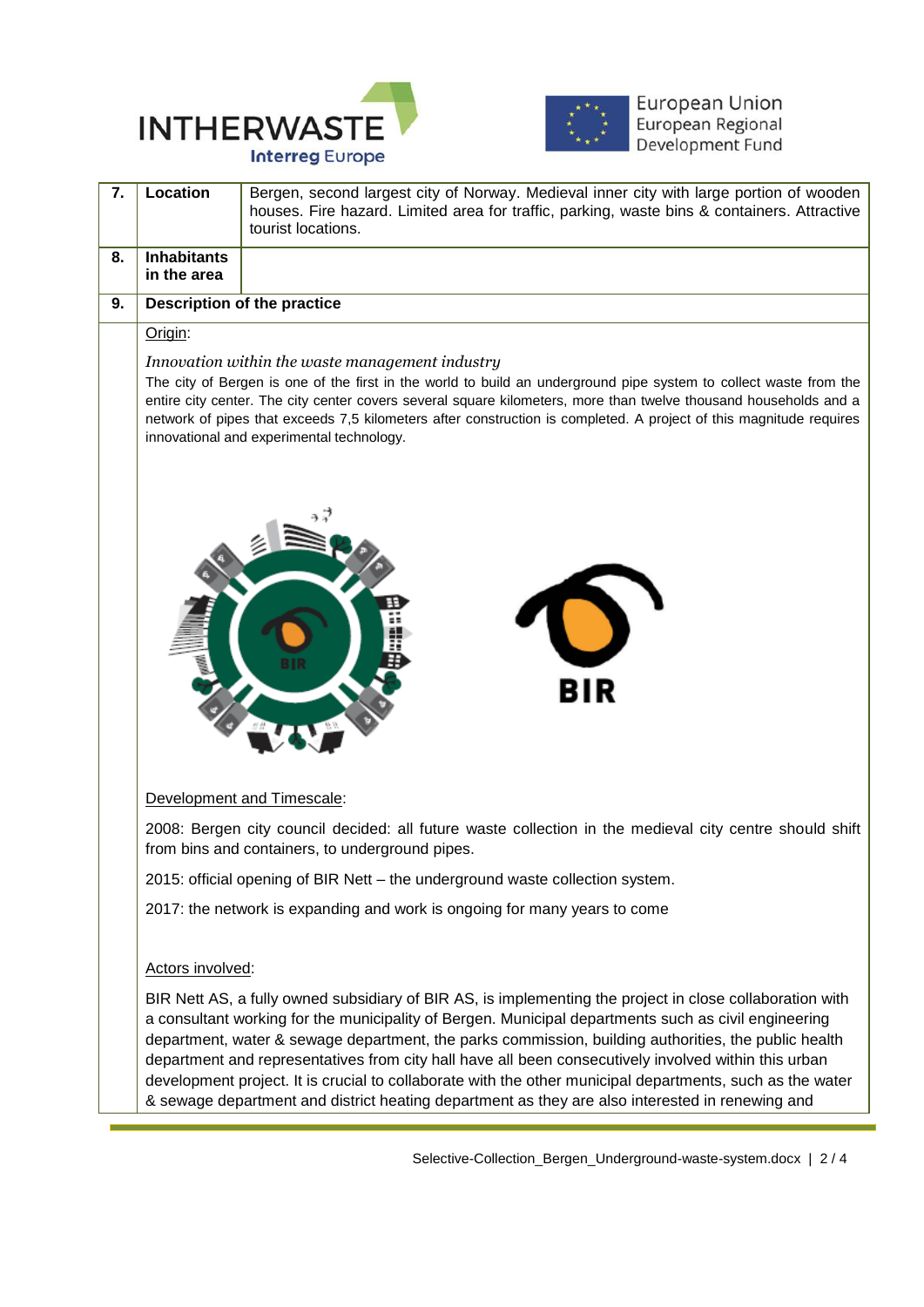



|     | extending their existing underground pipes and cables.                                                                                                                                                                                                                                                                                                                                                                                                                         |  |  |  |
|-----|--------------------------------------------------------------------------------------------------------------------------------------------------------------------------------------------------------------------------------------------------------------------------------------------------------------------------------------------------------------------------------------------------------------------------------------------------------------------------------|--|--|--|
|     | Customers have to use an ID-key chip to access their allocated inlet. The inlets are multifunctional, i.e. both<br>customers from private households (shopping bags), business customers (100l bags) and passers-by can use three<br>different hatches.                                                                                                                                                                                                                        |  |  |  |
|     | Legal framework:                                                                                                                                                                                                                                                                                                                                                                                                                                                               |  |  |  |
|     | Underground collection systems for waste are not legally defined as infrastructure in Norway. BIR is<br>lobbying for a modernisation of the relevant laws.                                                                                                                                                                                                                                                                                                                     |  |  |  |
|     | Household fee: covers a large part of investment, and all 9 municipalities in BIR take part in this.                                                                                                                                                                                                                                                                                                                                                                           |  |  |  |
|     | Commercial waste: can volunteer to use the system, and will cover rest of the investment                                                                                                                                                                                                                                                                                                                                                                                       |  |  |  |
|     | Financial framework: (activities' cost, activities' revenues (if any), model/s of financing used)                                                                                                                                                                                                                                                                                                                                                                              |  |  |  |
|     | The estimated construction cost for the underground waste collection system is NOK1.239.860.000.                                                                                                                                                                                                                                                                                                                                                                               |  |  |  |
|     | These costs include the development of the pipe system, costs for all inlets and the construction of two<br>waste collection stations.                                                                                                                                                                                                                                                                                                                                         |  |  |  |
|     | Use degree: (%) or number of users (if possible):                                                                                                                                                                                                                                                                                                                                                                                                                              |  |  |  |
|     | As of May 2017, 3897 private households have been connected to 124 inlets for residual waste and 83 inlets for<br>paper, beverage carton and plastic as well as one special inlet for cardboard. In addition, there are 15 business<br>customers that have been connected to the underground waste collection system. BIR registers approximately<br>1000 inlet openings each day. This number will increase, as even more customers are being connected to the new<br>system. |  |  |  |
| 10. | <b>Results</b>                                                                                                                                                                                                                                                                                                                                                                                                                                                                 |  |  |  |
|     |                                                                                                                                                                                                                                                                                                                                                                                                                                                                                |  |  |  |
|     | Proven results (through indicators):                                                                                                                                                                                                                                                                                                                                                                                                                                           |  |  |  |
|     | In areas with the new system in place, the old waste bins and containers have been removed, giving the inhabitants<br>of Bergen more space, better hygiene and lowered risk for fire. In addition                                                                                                                                                                                                                                                                              |  |  |  |
|     | The new system has had very few technical problems since being put into operation. At the same time, it has contri-<br>buted to a higher level of recycling amongst the residents living in the city center.                                                                                                                                                                                                                                                                   |  |  |  |
|     | Two main reasons: Better availability for recycling, and integrated pay-as-you-throw fee.                                                                                                                                                                                                                                                                                                                                                                                      |  |  |  |
|     | Possible success factors:                                                                                                                                                                                                                                                                                                                                                                                                                                                      |  |  |  |
|     | Bold political decision in 2008: all waste handling down town shall underground                                                                                                                                                                                                                                                                                                                                                                                                |  |  |  |
|     | Underground waste system is constructed together with other infrastructure: district heating,<br>rehabilitation of Water/waste water, cable infrastructure                                                                                                                                                                                                                                                                                                                     |  |  |  |

 $\overline{a}$ 

Selective-Collection\_Bergen\_Underground-waste-system.docx | 3 / 4